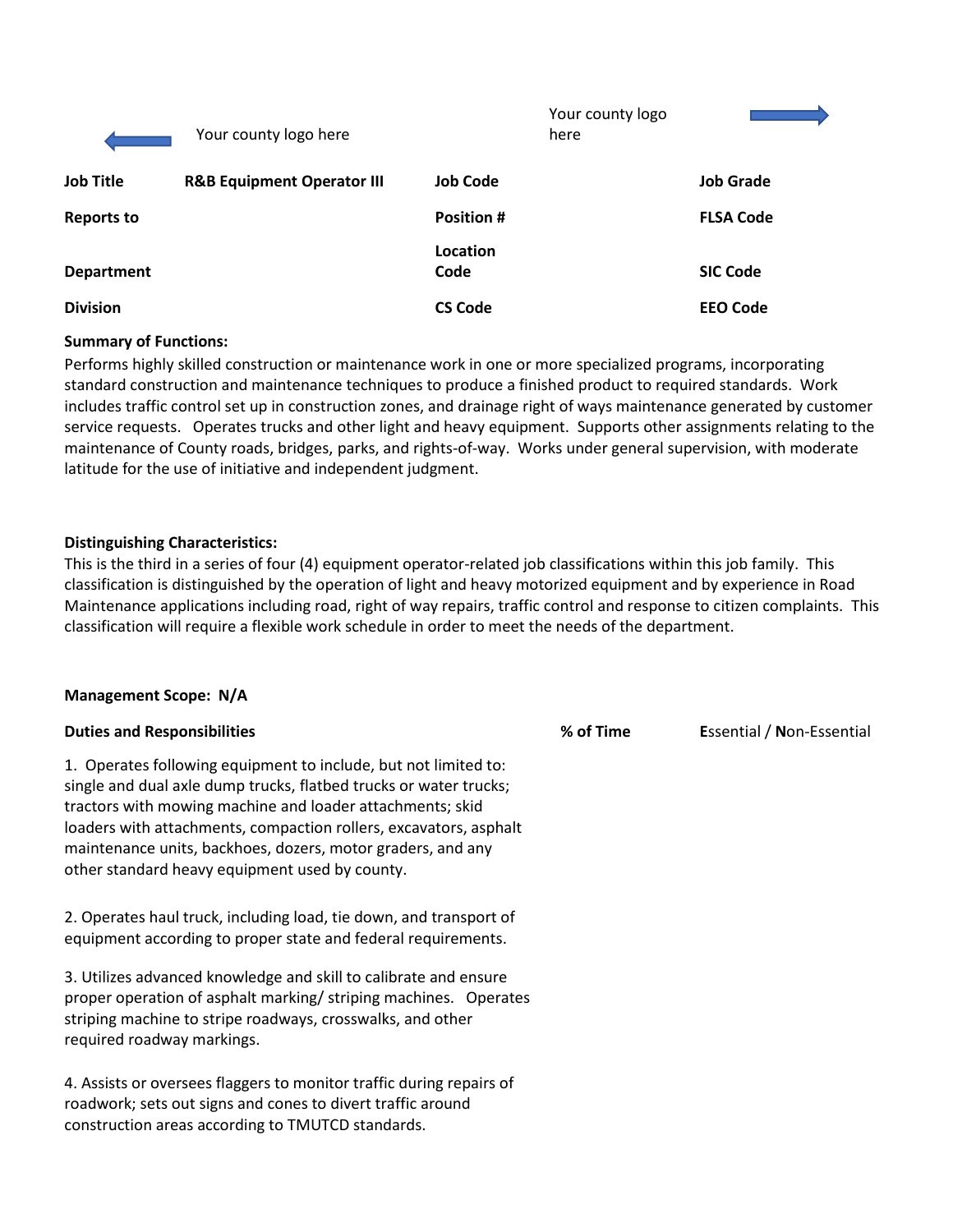5. Maintains record of mileage, servicing, minor maintenance, equipment hours, unit numbers and destinations of equipment assigned. Estimates and recommends to supervisor; materials needed on assigned project; record time and material used. Identifies and recommends equipment needs for each assigned project, request needed tools, equipment, supplies and materials. Prepares reports as required.

6. Follows blueprints to ensure compliance with established standards on roads, culverts and drainage for maintenance and construction. Incorporate standard construction and maintenance techniques, to produce a finished project, or product within required specifications.

7. Performs general construction and maintenance duties, such as excavation for drainage ways, removing and replacing concrete sidewalks, curbs, and pads in compliance with ADA standards, and cutting brush.

8. Maintains accurate daily record of team performance including time keeping, materials utilized, equipment deployed and other job-related job site issues.

9. Performs other job-related duties as assigned.

## **Minimum Qualifications**

Education, Experience and Training:

Requires High School diploma or GED equivalent,

**AND** three (3) years of related and increasingly responsible experience in construction, maintenance or repairs of roadways, bridges, and operating heavy and light construction equipment, **OR,**

Any combination of education and experience that has been achieved and is equivalent to the stated education and experience and required knowledge, skills, and abilities sufficient to successfully perform the duties and responsibilities of this job.

Licenses, Registrations, Certifications, or Special Requirements:

Texas Class A CDL with acceptable driving record. Requires FEMA ICS 100, 200, 300 and 400 certifications. Work Zone Flagger Training certificate and/or Work Zone Traffic Control Instruction certificate or related type certificate.

 Preferred: Texas Pesticide and Herbicide Applicator's License Tank Vehicle (N) endorsement Hazardous Materials (H) endorsement

**Knowledge, Skills & Abilities:**